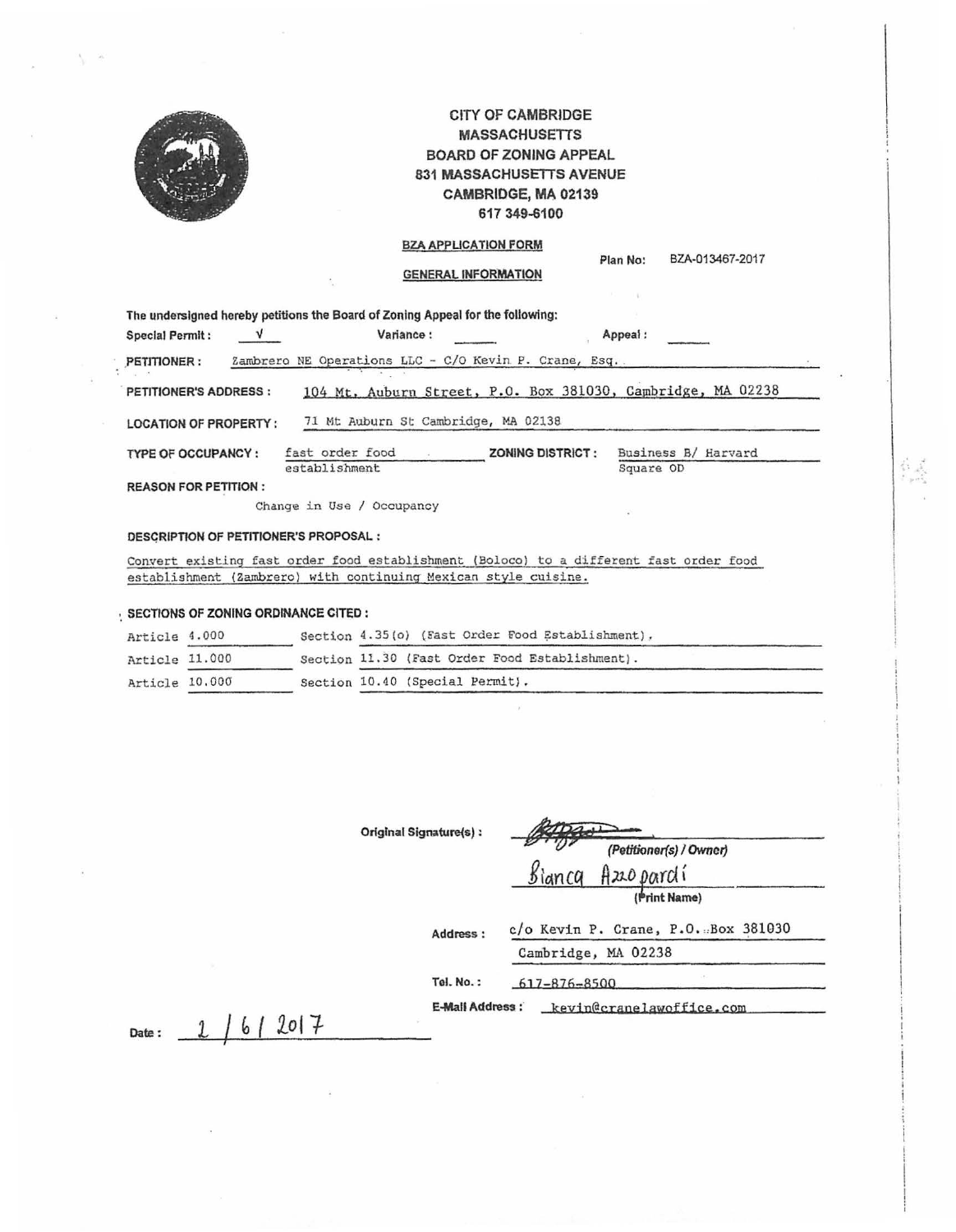*f1* 

 $\ddot{\phantom{a}}$ 

### **SUPPORTING STATEMENT FOR A SPECIAL PERMIT**

**Please describe in complete detail how you meet each of the following criteria referring to the property and proposed changes or uses which are requested in your application. Attach sheets with additional information for special permits which have additional criteria, e.g.; fast food permits, comprehensive permits, etc., which must be met.** 

**Granting the Special Permit requested for 71 Mt Auburn St Cambridge, MA 02138 (location) would not be a detriment to the public interest because:** 

**AJ**  Requirements of the Ordinance can or will be met for the following reasons:

The petitioner proposes a fast order food establishment in a location where one such estabishment alraeady exists. Furthermore, the type of food to be served<br>Mexican style cuisine is similar to the present establishment. The proposal Mexican style cuisine is similar to the present establishment. calls for 26 interior seats and 9 seats on the outside sidewalk adjacent to the premises. The petitioner's menu includes moderately priced items geared to meet the sibstantial community demands from students office workers and tourists in the area.

**BJ**  Traffic generated or patterns of access or egress would not cause congestion hazard, or subs tan tial change in esta bli shed neighbo rhood charact er for the following reasons:

The proposed establishment will attract primarily walk-in patrons as opposed to patrons arriving by automobile. There is already a significant amount of foot There is already a significant amount of foot traffic in this section of Harvard Square and this use is consistent with the established character of the street. Furthermore, given the similar nature of the proposed use to the existing use, it is not anticipated that traffic patterns would be adversely affected.

**CJ**  The continued operation of or the development of adjacent uses as permitted in the Zoning Ordinance would not be adversely affected by the nature of the proposed use for the following reasons:

The proposed use will supplement adjacent uses including existing fast order food establishments and will provide for food service to a population which already exists on adjacent ues.

*DJ*  Nuisance or hazard would not be created to the detriment of the healtbafety and/or welfare of the occupant of the proposed use or the citizens of the City for the following reasons:

The proposed use will be professionally operated relative to health and safety<br>issues similar to the petitionex operations all over the world . Adequate issues similar to the petitiones operations all over the world . garbage/rubbish receptacles shall be prominent on the premises and maintained on a regular basis.

**EJ**  For other reasons the propo sed use w ould not impa ir the int egri ty of the district or adjoining district or otherwise derogate from the intent or purpose of this ordinance for the following reasons:

There are no proposed changes to the existing building facade and there is no anticipated increase in traffic or parking demands as a result of the operation of the premises. The proposed establishment is consistent with other uses in the Harvard Square community which includes several other take out restaurants similar in size and scope to the petitioner's proposed use.